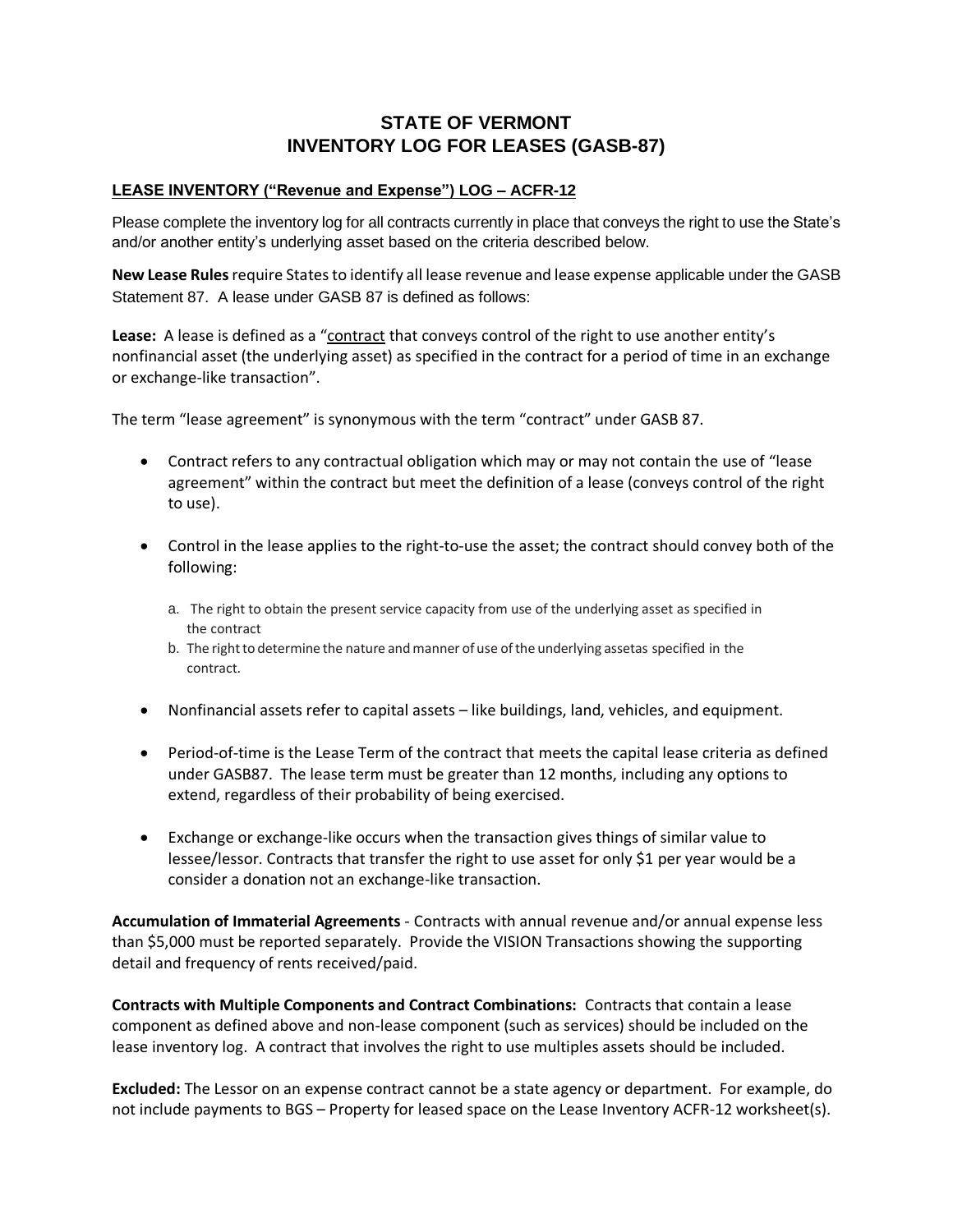## **COMPLETING THE LEASE INVENTORY LOGS**

ACFR-12 (Revenue & Expenses Leases worksheets):

Please provide with the ACFR-12 submission a PDF copy of each lease.

#### **Contact Information**:

- 1. Enter Business Unit Number, Agency/Department Name, and Preparer's Contact Information
- 2. **Revenue Leases:** Complete the Revenue Lease tab on the ACFR12 Log for all revenue received from outside entities for an underlying asset leased out by the State as defined above. These could be assets owned by the State or leased by the State (Sublease and Leaseback Arrangements).

## Columns on the ACRF-12 **Revenue Leases** tab include:

- Agency / Department provide the agency or department's name
- Business Unit number provide the agency of department's Business Unit number
- AR/BI Unit provide the Business Unit's Accounts Receivable Unit number
- Contract # provide the VISION contract # (with all preceding digits/zeros)
- Action select appropriate action from the drop-down prompt
- VISION Customer ID provide the VISION Customer ID (not applicable for Direct Journals)
- VISION Lessee / Customer Name provide the VISION Customer name
- Underlying Asset Type select appropriate underlying asset type from the drop-down prompt
	- $\triangleright$  If "other" is used, please provide an explanation in Column P
- Include? auto filled field based on the Underlying Asset Type selected above (if the auto fill answer is "no", then the rest of the information is not required) Yes and Maybe continue with form
- VISION ID found on VT\_AM\_ASSET\_LIST query
- Fund provide the fund(s) used for collection of the lease revenue
- Dept ID provide the department number(s) used for when revenue is collected
- Journal Type select appropriate Journal Type for when revenue is collected
- Revenue  $account provide$  the revenue  $account -$
- Annual Rent enter the annual obligation per contract (if annual amount is less than \$5,000, go to Annual Revenue Leases < \$5,000 tab)
- "OTHER" Asset Type Explanation provide an explanation
- Annual Rent Check <\$5000 This is an internal check to make sure the amount reported in Annual Rent is equal to or greater than \$5,000
- 3. **Annual Revenue Leases < \$5,000:** Complete the Annual Revenue < \$5,000 tab on the ACFR12 Log for all revenue received from outside entities for an underlying asset leased out by the State that is less than \$5,000 per year.
	- Asset Description Provide a brief explanation of the asset being leased
	- Rent Frequency Enter the frequency of the payment from the drop-down column
	- Provide a copy of contract or a sample lease contract if multiple contracts exist using like contract terms
	- Provide the VISION supporting transactions using the VT\_JOURNAL\_DETAIL\_ALL query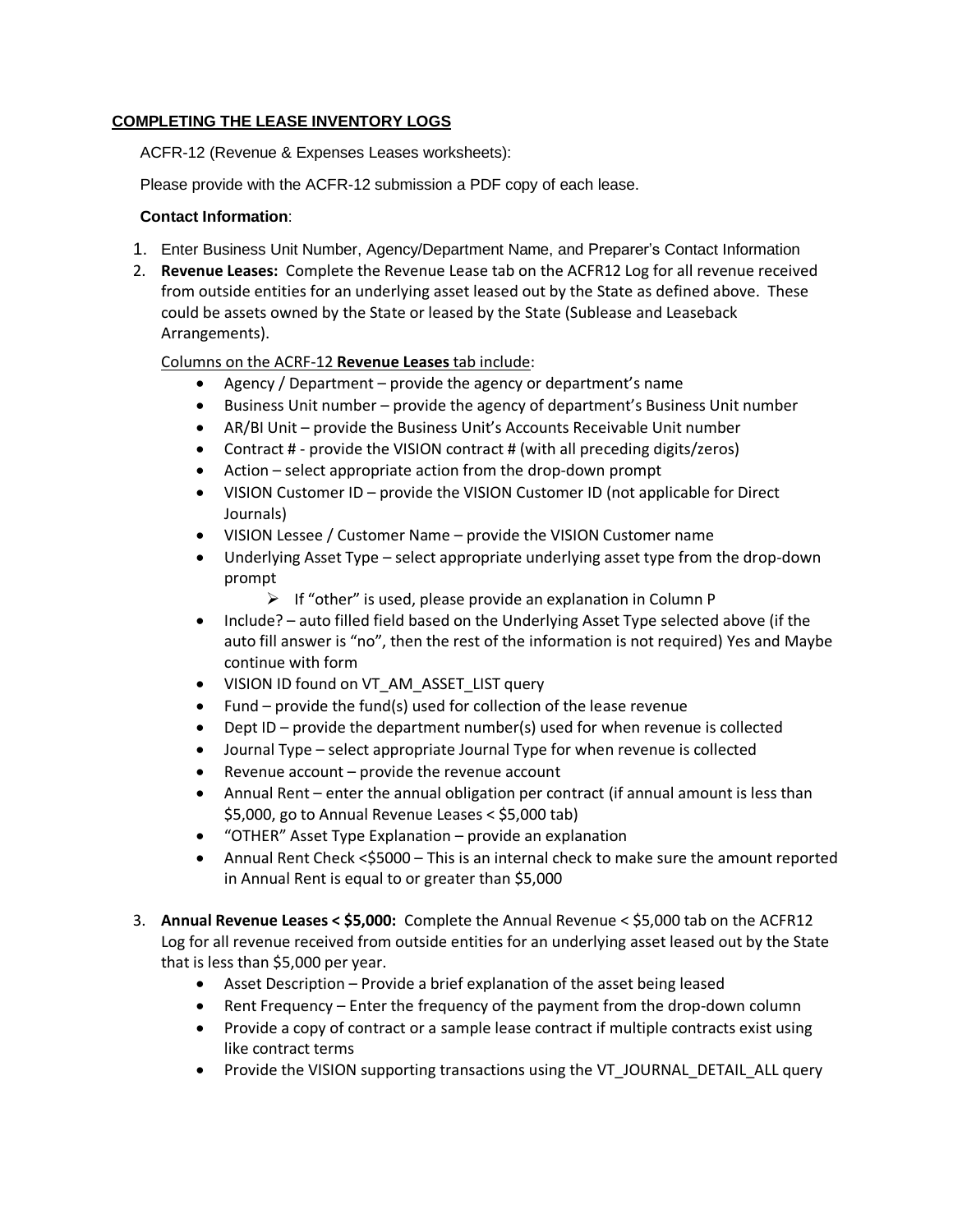4. **Lease Expense:** Complete the Lease Expense tab on the ACFR12 Log for all expense/expenditures paid to outside entities for the use of an underlying leased asset supplied to the State. Do not include rental payments to any State Department/Agency (for example, payments to BGS for rental of office space).

Columns on the ACFR12 - **Expense Leases** tab include:

- Name of the Agency / Department provide the agency or department's name
- Business Unit number provide the agency of department's Business Unit number
- AP Unit provide the Business Unit's Accounts Payable Unit number
- Contract # provide the VISION contract # (with all preceding digits/zeros)
- Action select appropriate action from the drop-down prompt
- VISION Supplier (Lessor) number provide the VISION Supplier ID
- VISION Supplier (Lessor) name provide the VISION Supplier name
- Underlying Asset Type select appropriate underlying asset type from the drop-down prompt
	- $\triangleright$  If "other" is used, please provide an explanation in Column N
- Include? auto filled field based on the selection above (if the auto fill answer is "no", then the rest of the information is not required) Yes and Maybe continue with form
- Fund provide the fund(s) used for monthly lease payments
- Dept ID provide the department number(s) used for monthly lease payments
- Expense account provide the expense account
- Annual Rent enter the annual obligation per contract (if annual amount is less than \$5,000, go to Annual Expense Leases < \$5,000 tab)
- "OTHER" Asset Type Explanation provide an explanation
- Annual Rent Check <\$5000 This is an internal check to make sure the amount reported in Annual Rent is equal to or greater than \$5,000
- 5. **Annual Expense Leases < \$5,000:** Complete the Annual Expense < \$5,000 tab on the ACFR12 Log for all expense/expenditures paid to outside entities for use of underlying asset by the State that cost less than \$5,000 per year.
	- Asset Description Provide a brief explanation of the asset being leased
	- Rent Frequency Enter the frequency of the payment from the drop-down column
	- Provide a copy of contract or a sample lease contract if multiple contracts exist using like contract terms
	- Provide the VISION supporting transactions using the VT\_JOURNAL\_DETAIL\_ALL query
- 6. Complete the **Certification Sheet**. By checking the box on the Certification sheet and submitting it electronically from your state email account, it is considered electronically signed and approved by the authorized individual. All forms must be approved by an authorized official (reference Certification tab for definition of "Authorized Official"
- 7. **Underlying Contracts:** Please submit copies of the underlying contract (lease, vendor/sales agreement) for all leases reported on the ACFR12 Log for lease revenue and lease expense.

Please include the lease and submit the contract for any contract that you are unsure whether the criteria for reporting has been met. The log is part of F&M's initial assessment; the assessment of the